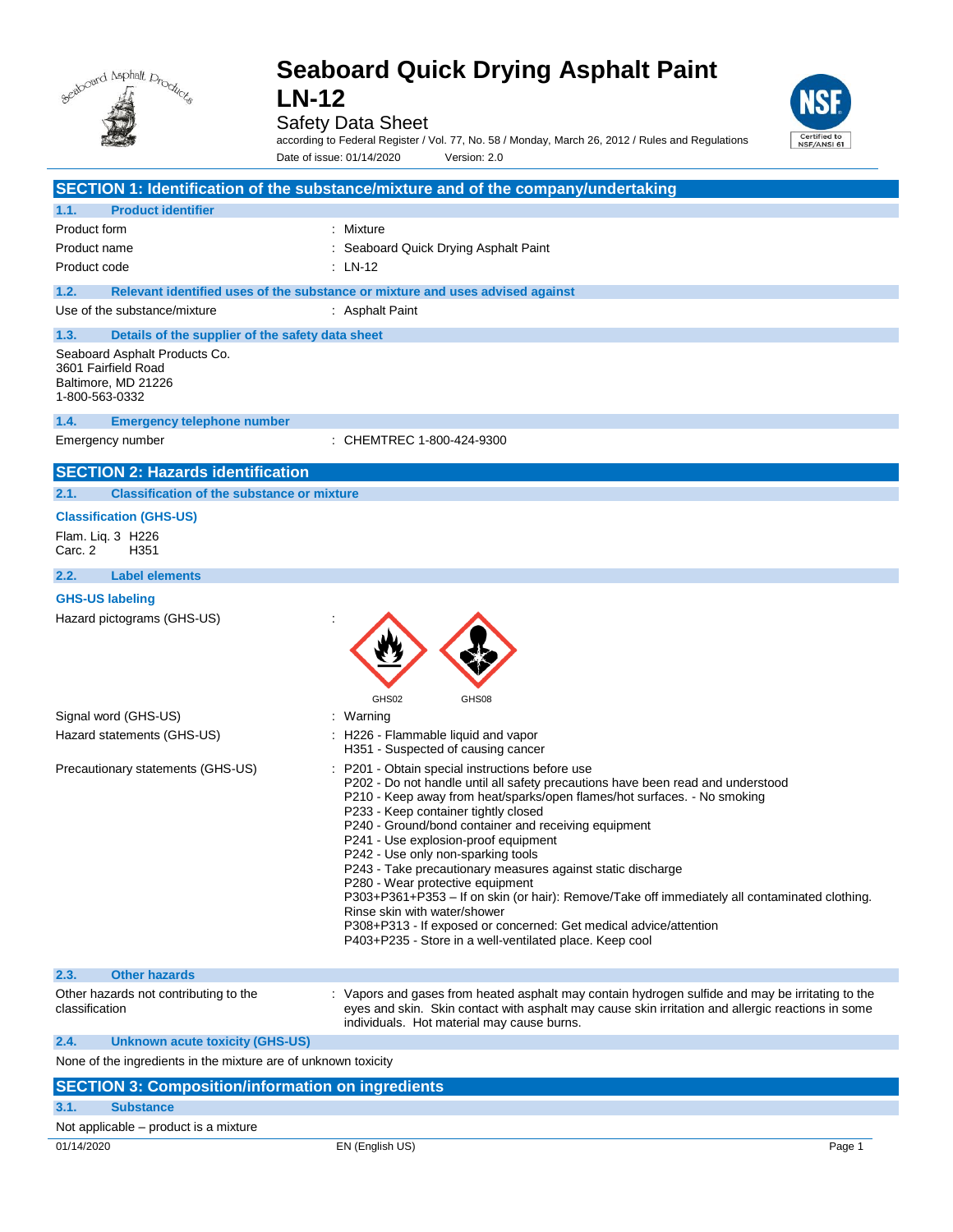### Safety Data Sheet

according to Federal Register / Vol. 77, No. 58 / Monday, March 26, 2012 / Rules and Regulations

| 3.2.             | <b>Mixture</b>                                                                                          |                                                                                                                                                                                                                                                                                                                                                                               |            |                                |
|------------------|---------------------------------------------------------------------------------------------------------|-------------------------------------------------------------------------------------------------------------------------------------------------------------------------------------------------------------------------------------------------------------------------------------------------------------------------------------------------------------------------------|------------|--------------------------------|
| <b>Name</b>      |                                                                                                         | <b>Product identifier</b>                                                                                                                                                                                                                                                                                                                                                     | %          | <b>Classification (GHS-US)</b> |
| Asphalt          |                                                                                                         | (CAS No) 8052-42-4                                                                                                                                                                                                                                                                                                                                                            | $68 - 75*$ | Carc. 2, H351                  |
|                  | *The exact percentage has been withheld as a trade secret                                               |                                                                                                                                                                                                                                                                                                                                                                               |            |                                |
|                  | <b>SECTION 4: First aid measures</b>                                                                    |                                                                                                                                                                                                                                                                                                                                                                               |            |                                |
| 4.1.             | <b>Description of first aid measures</b>                                                                |                                                                                                                                                                                                                                                                                                                                                                               |            |                                |
|                  | First-aid measures general                                                                              | : Never give anything by mouth to an unconscious person. If you feel unwell, seek medical advice<br>(show the product label where possible). Suspected of causing cancer.                                                                                                                                                                                                     |            |                                |
|                  | First-aid measures after inhalation                                                                     | Allow victim to breathe fresh air. Allow the victim to rest.                                                                                                                                                                                                                                                                                                                  |            |                                |
|                  | First-aid measures after skin contact                                                                   | Remove affected clothing and wash all exposed skin area with mild soap and water, followed by<br>warm water rinse. For hot product, immediately immerse in or flush the affected area with large<br>amounts of cold water to dissipate heat. Cover with clean cotton sheeting or gauze and seek<br>medical attention. No attempt should be made to remove material from skin. |            |                                |
|                  | First-aid measures after eye contact                                                                    | Rinse immediately with plenty of water. Obtain medical attention if pain, blinking or redness<br>persist.                                                                                                                                                                                                                                                                     |            |                                |
|                  | First-aid measures after ingestion                                                                      | : Rinse mouth. Do NOT induce vomiting. Obtain emergency medical attention.                                                                                                                                                                                                                                                                                                    |            |                                |
| 4.2.             | Most important symptoms and effects, both acute and delayed                                             |                                                                                                                                                                                                                                                                                                                                                                               |            |                                |
|                  | No additional information available                                                                     |                                                                                                                                                                                                                                                                                                                                                                               |            |                                |
| 4.3.             | Indication of any immediate medical attention and special treatment needed                              |                                                                                                                                                                                                                                                                                                                                                                               |            |                                |
|                  | No additional information available                                                                     |                                                                                                                                                                                                                                                                                                                                                                               |            |                                |
|                  | <b>SECTION 5: Firefighting measures</b>                                                                 |                                                                                                                                                                                                                                                                                                                                                                               |            |                                |
| 5.1.             | <b>Extinguishing media</b>                                                                              |                                                                                                                                                                                                                                                                                                                                                                               |            |                                |
|                  | Suitable extinguishing media                                                                            | : Foam. Dry powder. Carbon dioxide. Water spray. Sand.                                                                                                                                                                                                                                                                                                                        |            |                                |
|                  | Unsuitable extinguishing media                                                                          | : Do not use a heavy water stream.                                                                                                                                                                                                                                                                                                                                            |            |                                |
| 5.2.             | Special hazards arising from the substance or mixture                                                   |                                                                                                                                                                                                                                                                                                                                                                               |            |                                |
| Fire hazard      |                                                                                                         | : Flammable liquid and vapor.                                                                                                                                                                                                                                                                                                                                                 |            |                                |
| Explosion hazard |                                                                                                         | : May form flammable/explosive vapor-air mixture.                                                                                                                                                                                                                                                                                                                             |            |                                |
| 5.3.             | <b>Advice for firefighters</b>                                                                          |                                                                                                                                                                                                                                                                                                                                                                               |            |                                |
|                  | Firefighting instructions                                                                               | : Use water spray or fog for cooling exposed containers. Exercise caution when fighting any<br>chemical fire. Contain all water used for fire-fighting to the greatest extent possible.                                                                                                                                                                                       |            |                                |
|                  | Protection during firefighting                                                                          | Do not enter fire area without proper protective equipment, including NIOSH approved positive-<br>pressure breathing apparatus with full face mask and full protective equipment.                                                                                                                                                                                             |            |                                |
|                  | <b>SECTION 6: Accidental release measures</b>                                                           |                                                                                                                                                                                                                                                                                                                                                                               |            |                                |
| 6.1.             | Personal precautions, protective equipment and emergency procedures                                     |                                                                                                                                                                                                                                                                                                                                                                               |            |                                |
| General measures |                                                                                                         | Remove ignition sources. Use special care to avoid static electric charges. No open flames. No<br>smoking.                                                                                                                                                                                                                                                                    |            |                                |
| 6.1.1.           | For non-emergency personnel                                                                             |                                                                                                                                                                                                                                                                                                                                                                               |            |                                |
|                  | <b>Emergency procedures</b>                                                                             | : Evacuate unnecessary personnel.                                                                                                                                                                                                                                                                                                                                             |            |                                |
| 6.1.2.           | For emergency responders                                                                                |                                                                                                                                                                                                                                                                                                                                                                               |            |                                |
|                  | Protective equipment                                                                                    | : Equip cleanup crew with proper protection.                                                                                                                                                                                                                                                                                                                                  |            |                                |
|                  | <b>Emergency procedures</b>                                                                             | : Ventilate area.                                                                                                                                                                                                                                                                                                                                                             |            |                                |
| 6.2.             | <b>Environmental precautions</b>                                                                        |                                                                                                                                                                                                                                                                                                                                                                               |            |                                |
|                  | Prevent entry to sewers and public waters. Notify authorities if liquid enters sewers or public waters. |                                                                                                                                                                                                                                                                                                                                                                               |            |                                |
| 6.3.             | Methods and material for containment and cleaning up                                                    |                                                                                                                                                                                                                                                                                                                                                                               |            |                                |
|                  | Methods for cleaning up                                                                                 | : Soak up spills with inert solids, such as clay or diatomaceous earth as soon as possible. Collect<br>spillage. Store away from other materials.                                                                                                                                                                                                                             |            |                                |
| 6.4.             | <b>Reference to other sections</b>                                                                      |                                                                                                                                                                                                                                                                                                                                                                               |            |                                |

See Heading 8. Exposure controls and personal protection.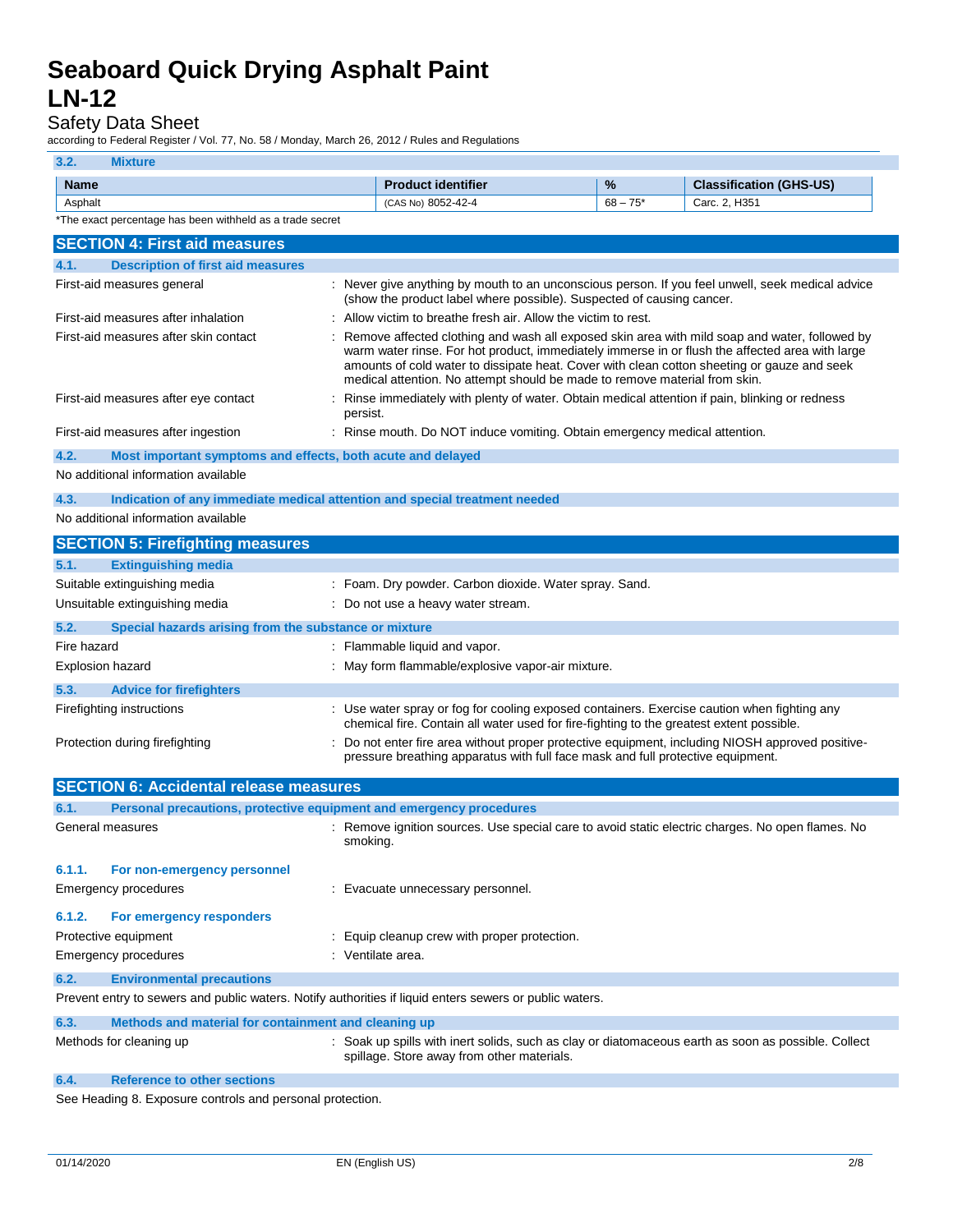### Safety Data Sheet

according to Federal Register / Vol. 77, No. 58 / Monday, March 26, 2012 / Rules and Regulations

| <b>SECTION 7: Handling and storage</b>                               |                                                                                                                                                                                                                                                                                                                                                                                                                                              |  |  |
|----------------------------------------------------------------------|----------------------------------------------------------------------------------------------------------------------------------------------------------------------------------------------------------------------------------------------------------------------------------------------------------------------------------------------------------------------------------------------------------------------------------------------|--|--|
| <b>Precautions for safe handling</b><br>7.1.                         |                                                                                                                                                                                                                                                                                                                                                                                                                                              |  |  |
| Additional hazards when processed                                    | : Handle empty containers with care because residual vapors are flammable.                                                                                                                                                                                                                                                                                                                                                                   |  |  |
| Precautions for safe handling                                        | : Wash hands and other exposed areas with mild soap and water before eating, drinking or<br>smoking and when leaving work. Provide good ventilation in process area to prevent formation of<br>vapor. No open flames. No smoking. Take precautionary measures against static discharge. Use<br>only non-sparking tools. Obtain special instructions before use. Do not handle until all safety<br>precautions have been read and understood. |  |  |
| 7.2.<br>Conditions for safe storage, including any incompatibilities |                                                                                                                                                                                                                                                                                                                                                                                                                                              |  |  |
| Technical measures                                                   | : Proper grounding procedures to avoid static electricity should be followed. Ground/bond<br>container and receiving equipment. Use explosion-proof equipment.                                                                                                                                                                                                                                                                               |  |  |
| Storage conditions                                                   | : Keep only in the original container in a cool, well ventilated place away from oxidizers, excessive<br>heat, and open flame. Keep container tightly closed.                                                                                                                                                                                                                                                                                |  |  |
| Incompatible products                                                | : Strong bases. Strong acids.                                                                                                                                                                                                                                                                                                                                                                                                                |  |  |
| Incompatible materials                                               | : Sources of ignition. Direct sunlight. Heat sources.                                                                                                                                                                                                                                                                                                                                                                                        |  |  |
| 7.3.<br><b>Specific end use(s)</b>                                   |                                                                                                                                                                                                                                                                                                                                                                                                                                              |  |  |

No additional information available

## **SECTION 8: Exposure controls/personal protection**

**8.1. Control parameters**

| Asphalt (8052-42-4)                        |                                                                |                                                       |
|--------------------------------------------|----------------------------------------------------------------|-------------------------------------------------------|
| <b>USA ACGIH</b>                           | ACGIH TWA (mg/m <sup>3</sup> )                                 | $0.5 \,\mathrm{mg/m}$ <sup>3</sup> Inhalable fraction |
|                                            |                                                                |                                                       |
|                                            | Hydrogen Sulfide (7783-06-4) may be released from this product |                                                       |
| <b>USA ACGIH</b>                           | ACGIH TWA (ppm)                                                | 1 ppm                                                 |
| USA ACGIH                                  | ACGIH STEL (ppm)                                               | 5 ppm                                                 |
| <b>USA OSHA</b>                            | OSHA PEL (ppm) (Vacated limits)                                | 10 ppm                                                |
| <b>USA OSHA</b>                            | OSHA STEL (ppm) (Vacated limits)                               | 15 ppm                                                |
| <b>USA OSHA</b>                            | OSHA Ceiling (ppm)                                             | 20 ppm                                                |
| R <sub>2</sub><br><b>Exposure controls</b> |                                                                |                                                       |

| 9.6.<br><b>LANUSULT UUITUUS</b>  |                                                                                                                                                                                                                                    |
|----------------------------------|------------------------------------------------------------------------------------------------------------------------------------------------------------------------------------------------------------------------------------|
| Appropriate engineering controls | : Ensure that proper ventilation is provided to maintain exposures below regulated limits.                                                                                                                                         |
| Personal protective equipment    | : Avoid all unnecessary exposure. At a minimum wear long-sleeved cotton shirt buttoned at the<br>collar and full-length pants. Synthetic fibers can melt and adhere to the skin when heated. Do<br>not fold back or roll up cuffs. |
| Hand protection                  | : Wear protective gloves that protect against thermal burns when handling hot material.                                                                                                                                            |
| Eye protection                   | : Chemical goggles or safety glasses.                                                                                                                                                                                              |
| Respiratory protection           | : Not typically required. In cases where exposures exceed occupational control limits a NIOSH<br>approved respirator is recommended. Wear appropriate mask.                                                                        |
| Other information                | : Do not eat, drink or smoke during use. Wash hands and other exposed areas after use.                                                                                                                                             |

## **SECTION 9: Physical and chemical properties**

| 9.1.<br>Information on basic physical and chemical properties |                     |
|---------------------------------------------------------------|---------------------|
| Physical state                                                | : Liquid            |
| Color                                                         | : Black             |
| Odor                                                          | : Organic           |
| Odor threshold                                                | : No data available |
| рH                                                            | : No data available |
| Relative evaporation rate (butyl acetate=1)                   | : No data available |
| Melting point                                                 | : No data available |
| Freezing point                                                | : No data available |
| Boiling point                                                 | : 343.3 °C          |
| Flash point                                                   | : 37.78 °C          |
|                                                               |                     |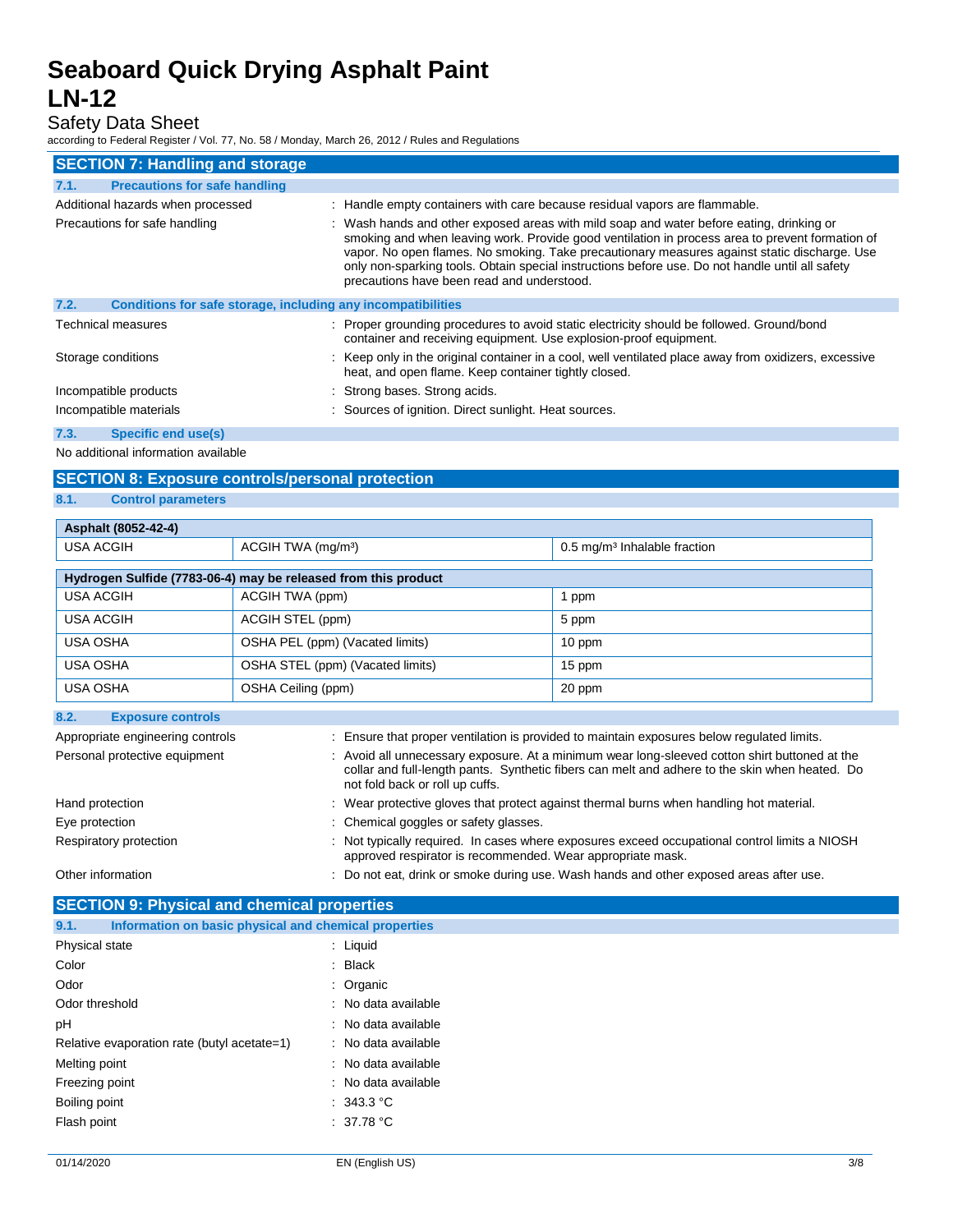### Safety Data Sheet

according to Federal Register / Vol. 77, No. 58 / Monday, March 26, 2012 / Rules and Regulations

| Auto-ignition temperature       | : No data available |
|---------------------------------|---------------------|
| Decomposition temperature       | : No data available |
| Flammability (solid, gas)       | : No data available |
| Vapor pressure                  | : No data available |
| Relative vapor density at 20 °C | : No data available |
| Relative density                | : No data available |
| Solubility                      | : No data available |
| Log Pow                         | : No data available |
| Log Kow                         | : No data available |
| Viscosity, kinematic            | : No data available |
| Viscosity, dynamic              | : No data available |
| Explosive properties            | : No data available |
| Oxidizing properties            | No data available   |
| Explosive limits                | No data available   |

### **9.2. Other information**

No additional information available

|                  | <b>SECTION 10: Stability and reactivity</b>                                                 |  |  |  |
|------------------|---------------------------------------------------------------------------------------------|--|--|--|
| 10.1.            | <b>Reactivity</b>                                                                           |  |  |  |
|                  | No additional information available                                                         |  |  |  |
| 10.2.            | <b>Chemical stability</b>                                                                   |  |  |  |
|                  | Flammable liquid and vapor. May form flammable/explosive vapor-air mixture.                 |  |  |  |
| 10.3.            | <b>Possibility of hazardous reactions</b>                                                   |  |  |  |
| Not established. |                                                                                             |  |  |  |
| 10.4.            | <b>Conditions to avoid</b>                                                                  |  |  |  |
|                  | Direct sunlight. Extremely high or low temperatures. Open flame. Overheating. Heat. Sparks. |  |  |  |
| 10.5.            | Incompatible materials                                                                      |  |  |  |
|                  | Strong acids. Strong bases.                                                                 |  |  |  |
| 10.6.            | <b>Hazardous decomposition products</b>                                                     |  |  |  |
|                  | Carbon monoxide. Carbon dioxide. May release flammable gases.                               |  |  |  |

## **SECTION 11: Toxicological information**

| 11.1.<br>Information on toxicological effects         |                                                |
|-------------------------------------------------------|------------------------------------------------|
| Likely routes of exposure                             | : Inhalation; Skin and eye contact             |
| Acute toxicity                                        | : Not classified                               |
| Asphalt (8052-42-4)                                   |                                                |
| LD50 oral rat                                         | > 5000 mg/kg                                   |
| LD50 dermal rabbit                                    | > 2000 mg/kg                                   |
| Skin corrosion/irritation                             | Not classified                                 |
| Serious eye damage/irritation                         | Not classified                                 |
| Respiratory or skin sensitization                     | Not classified                                 |
| Germ cell mutagenicity                                | Not classified                                 |
| Carcinogenicity                                       | Suspected of causing cancer.                   |
| Asphalt (8052-42-4)                                   |                                                |
| IARC group                                            | 2B - Possibly carcinogenic to humans           |
| National Toxicity Program (NTP) Status                | 5 - Twelfth Report - Items under consideration |
| Reproductive toxicity                                 | : Not classified                               |
| Specific target organ toxicity (single exposure)      | : Not classified                               |
|                                                       |                                                |
| Specific target organ toxicity (repeated<br>exposure) | : Not classified                               |
| Aspiration hazard                                     | Not classified                                 |
|                                                       |                                                |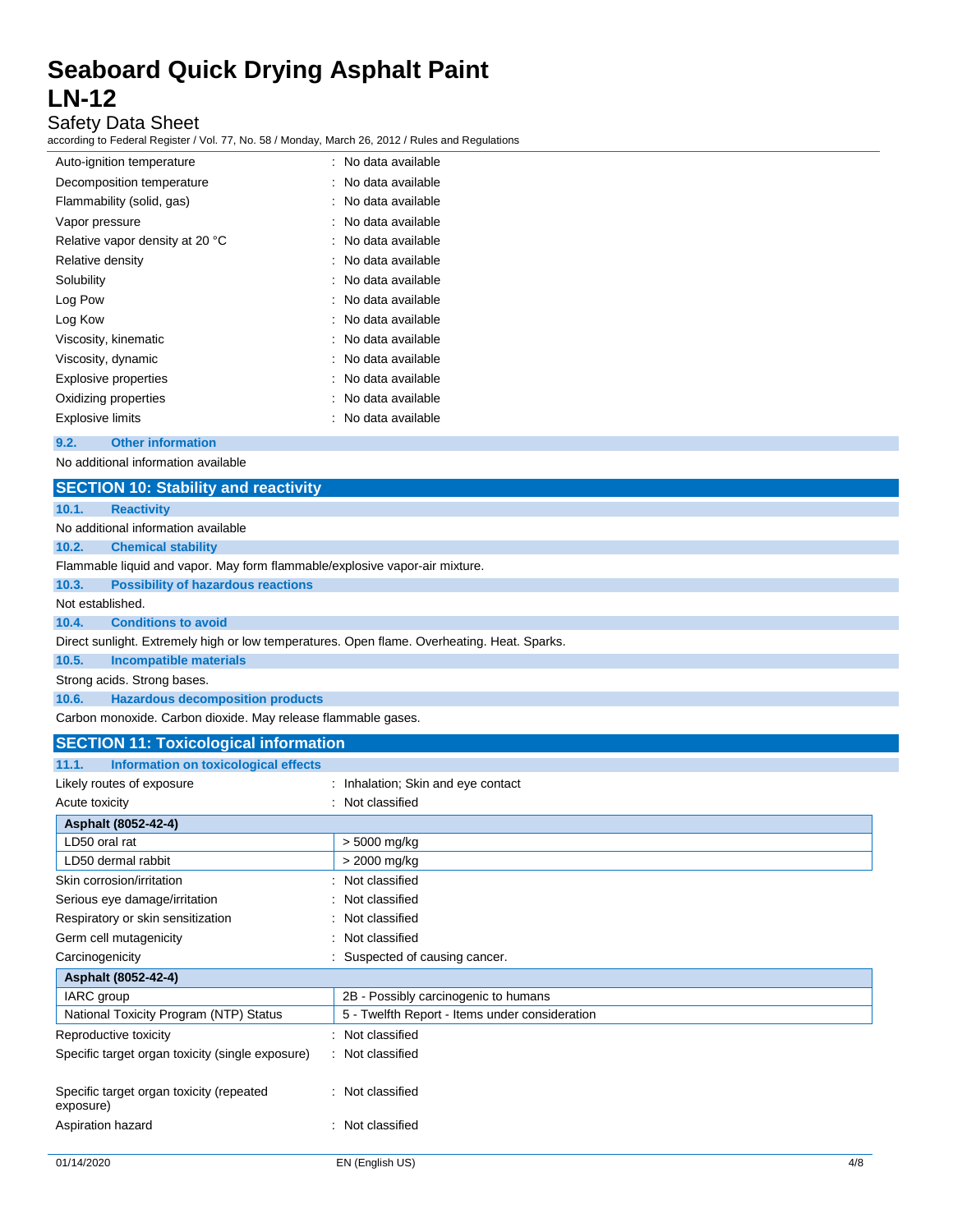### Safety Data Sheet

according to Federal Register / Vol. 77, No. 58 / Monday, March 26, 2012 / Rules and Regulations

Potential Adverse human health effects and symptoms : Vapors and gases from heated asphalt may contain hydrogen sulfide and may cause eye, skin and respiratory tract irritation, headache and nausea. Ingestion or contact of hot material may cause burns on eyes, skin or gastrointestinal system. Asphalt may cause skin irritation with reddening, itching, burning and/or swelling and may cause allergic skin reaction in some individuals.

| <b>SECTION 12: Ecological information</b>        |                               |  |
|--------------------------------------------------|-------------------------------|--|
| <b>Toxicity</b><br>12.1.                         |                               |  |
| No additional information available              |                               |  |
| 12.2.<br><b>Persistence and degradability</b>    |                               |  |
| <b>Seaboard Quick Drying Asphalt Paint LN-12</b> |                               |  |
| Persistence and degradability                    | Not established.              |  |
| Asphalt (8052-42-4)                              |                               |  |
| Persistence and degradability                    | Not established.              |  |
| 12.3.<br><b>Bioaccumulative potential</b>        |                               |  |
| <b>Seaboard Quick Drying Asphalt Paint LN-12</b> |                               |  |
| Bioaccumulative potential                        | Not established.              |  |
| Asphalt (8052-42-4)                              |                               |  |
| BCF fish 1                                       | (no bioaccumulation expected) |  |
| Log Pow                                          | > 6                           |  |
| Bioaccumulative potential                        | Not established.              |  |
| 12.4.<br><b>Mobility in soil</b>                 |                               |  |
| No additional information available              |                               |  |

#### **12.5. Other adverse effects**

Other information **in the environment.** Avoid release to the environment.

| <b>SECTION 13: Disposal considerations</b> |                                                                                    |
|--------------------------------------------|------------------------------------------------------------------------------------|
| 13.1.<br>Waste treatment methods           |                                                                                    |
| Waste disposal recommendations             | Dispose in a safe manner in accordance with local, state, and federal regulations. |
| Additional information                     | : Handle empty containers with care because residual vapors are flammable.         |
| Ecology - waste materials                  | : Avoid release to the environment.                                                |
|                                            |                                                                                    |

### **SECTION 14: Transport information**

### **Department of Transportation (DOT)**

**In accordance with DOT**

### **Not regulated for transport in non-bulk containers If bulk containers:**

| Transport document description | : UN1999 Tars, liquid, 3, III                                   |
|--------------------------------|-----------------------------------------------------------------|
| UN-No.(DOT)                    | : UN1999                                                        |
| Proper Shipping Name (DOT)     | : Tars, liquid                                                  |
| Class (DOT)                    | : 3 - Class 3 - Flammable and combustible liquid 49 CFR 173.120 |
| Packing group (DOT)            | : III - Minor Danger                                            |
| Hazard labels (DOT)            | : 3 - Flammable liquid                                          |
|                                | <b>FLAMMABLE LIQUID</b>                                         |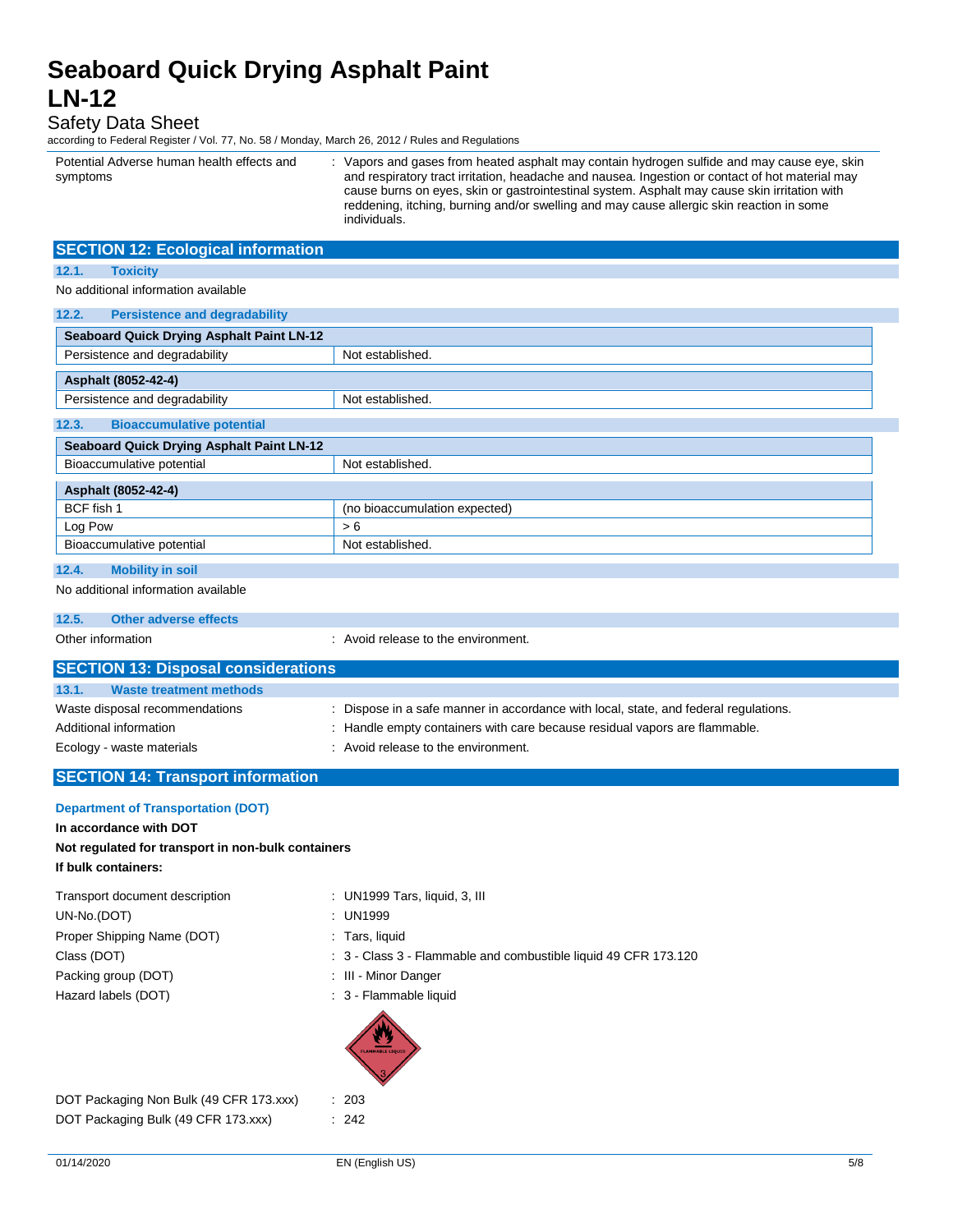Safety Data Sheet

according to Federal Register / Vol. 77, No. 58 / Monday, March 26, 2012 / Rules and Regulations

| DOT Special Provisions (49 CFR 172.102)                                 | : B1 - If the material has a flash point at or above 38 C (100 F) and below 93 C (200 F), then the<br>bulk packaging requirements of 173.241 of this subchapter are applicable. If the material has a<br>flash point of less than 38 C (100 F), then the bulk packaging requirements of 173.242 of this<br>subchapter are applicable.<br>B13 - A non-specification cargo tank motor vehicle authorized in 173.247 of this subchapter<br>must be at least equivalent in design and in construction to a DOT 406 cargo tank or MC 306<br>cargo tank (if constructed before August 31, 1995), except as follows: a. Packaging equivalent<br>to MC 306 cargo tanks are excepted from the certification, venting, and emergency flow<br>requirements of the MC 306 specification. b. Packaging equivalent to DOT 406 cargo tanks<br>are excepted from 178.3457(d)(5), circumferential reinforcements; 178.34510, pressure relief;<br>178.34511, outlets; 178.34514, marking, and 178.34515, certification. c. Packaging are<br>excepted from the design stress limits at elevated temperatures, as described in Section VIII of<br>the ASME Code (IBR, see 171.7 of this subchapter). However, the design stress limits may not<br>exceed 25 percent of the stress for 0 temper at the maximum design temperature of the cargo<br>tank, as specified in the Aluminum Association's Aluminum Standards and Data (IBR, see<br>171.7 of this subchapter).<br>IB3 - Authorized IBCs: Metal (31A, 31B and 31N); Rigid plastics (31H1 and 31H2); Composite<br>(31HZ1 and 31HA2, 31HB2, 31HN2, 31HD2 and 31HH2). Additional Requirement: Only liquids<br>with a vapor pressure less than or equal to 110 kPa at 50 C (1.1 bar at 122 F), or 130 kPa at 55<br>C (1.3 bar at 131 F) are authorized, except for UN2672 (also see Special Provision IP8 in Table<br>2 for UN2672).<br>T1 - 1.5 178.274(d)(2) Normal. 178.275(d)(2)<br>TP3 - The maximum degree of filling (in %) for solids transported above their melting points<br>and for elevated temperature liquids shall be determined by the following: Degree of filling = 95<br>* dr / df Where: df and dr are the mean densities of the liquid at the mean temperature of the<br>liquid during filling and the maximum mean bulk temperature during transport respectively. |
|-------------------------------------------------------------------------|-------------------------------------------------------------------------------------------------------------------------------------------------------------------------------------------------------------------------------------------------------------------------------------------------------------------------------------------------------------------------------------------------------------------------------------------------------------------------------------------------------------------------------------------------------------------------------------------------------------------------------------------------------------------------------------------------------------------------------------------------------------------------------------------------------------------------------------------------------------------------------------------------------------------------------------------------------------------------------------------------------------------------------------------------------------------------------------------------------------------------------------------------------------------------------------------------------------------------------------------------------------------------------------------------------------------------------------------------------------------------------------------------------------------------------------------------------------------------------------------------------------------------------------------------------------------------------------------------------------------------------------------------------------------------------------------------------------------------------------------------------------------------------------------------------------------------------------------------------------------------------------------------------------------------------------------------------------------------------------------------------------------------------------------------------------------------------------------------------------------------------------------------------------------------------------------------------------------------------------------------------------------------------------------------------------------------|
| DOT Packaging Exceptions (49 CFR 173.xxx)                               | $\therefore$ 150                                                                                                                                                                                                                                                                                                                                                                                                                                                                                                                                                                                                                                                                                                                                                                                                                                                                                                                                                                                                                                                                                                                                                                                                                                                                                                                                                                                                                                                                                                                                                                                                                                                                                                                                                                                                                                                                                                                                                                                                                                                                                                                                                                                                                                                                                                        |
| DOT Quantity Limitations Passenger aircraft/rail : 60 L                 |                                                                                                                                                                                                                                                                                                                                                                                                                                                                                                                                                                                                                                                                                                                                                                                                                                                                                                                                                                                                                                                                                                                                                                                                                                                                                                                                                                                                                                                                                                                                                                                                                                                                                                                                                                                                                                                                                                                                                                                                                                                                                                                                                                                                                                                                                                                         |
| (49 CFR 173.27)                                                         |                                                                                                                                                                                                                                                                                                                                                                                                                                                                                                                                                                                                                                                                                                                                                                                                                                                                                                                                                                                                                                                                                                                                                                                                                                                                                                                                                                                                                                                                                                                                                                                                                                                                                                                                                                                                                                                                                                                                                                                                                                                                                                                                                                                                                                                                                                                         |
| DOT Quantity Limitations Cargo aircraft only (49 : 220 L<br>CFR 175.75) |                                                                                                                                                                                                                                                                                                                                                                                                                                                                                                                                                                                                                                                                                                                                                                                                                                                                                                                                                                                                                                                                                                                                                                                                                                                                                                                                                                                                                                                                                                                                                                                                                                                                                                                                                                                                                                                                                                                                                                                                                                                                                                                                                                                                                                                                                                                         |
| DOT Vessel Stowage Location                                             | : A - The material may be stowed "on deck" or "under deck" on a cargo vessel and on a<br>passenger vessel.                                                                                                                                                                                                                                                                                                                                                                                                                                                                                                                                                                                                                                                                                                                                                                                                                                                                                                                                                                                                                                                                                                                                                                                                                                                                                                                                                                                                                                                                                                                                                                                                                                                                                                                                                                                                                                                                                                                                                                                                                                                                                                                                                                                                              |
| Emergency Response Guide (ERG) Number                                   | : 130                                                                                                                                                                                                                                                                                                                                                                                                                                                                                                                                                                                                                                                                                                                                                                                                                                                                                                                                                                                                                                                                                                                                                                                                                                                                                                                                                                                                                                                                                                                                                                                                                                                                                                                                                                                                                                                                                                                                                                                                                                                                                                                                                                                                                                                                                                                   |
| Other information                                                       | : No supplementary information available.                                                                                                                                                                                                                                                                                                                                                                                                                                                                                                                                                                                                                                                                                                                                                                                                                                                                                                                                                                                                                                                                                                                                                                                                                                                                                                                                                                                                                                                                                                                                                                                                                                                                                                                                                                                                                                                                                                                                                                                                                                                                                                                                                                                                                                                                               |
| <b>Transport by sea</b>                                                 |                                                                                                                                                                                                                                                                                                                                                                                                                                                                                                                                                                                                                                                                                                                                                                                                                                                                                                                                                                                                                                                                                                                                                                                                                                                                                                                                                                                                                                                                                                                                                                                                                                                                                                                                                                                                                                                                                                                                                                                                                                                                                                                                                                                                                                                                                                                         |
| Regulated in bulk and non-bulk containers                               |                                                                                                                                                                                                                                                                                                                                                                                                                                                                                                                                                                                                                                                                                                                                                                                                                                                                                                                                                                                                                                                                                                                                                                                                                                                                                                                                                                                                                                                                                                                                                                                                                                                                                                                                                                                                                                                                                                                                                                                                                                                                                                                                                                                                                                                                                                                         |
| Transport document description (IMDG)                                   | : UN 1999 TARS, LIQUID, 3, III                                                                                                                                                                                                                                                                                                                                                                                                                                                                                                                                                                                                                                                                                                                                                                                                                                                                                                                                                                                                                                                                                                                                                                                                                                                                                                                                                                                                                                                                                                                                                                                                                                                                                                                                                                                                                                                                                                                                                                                                                                                                                                                                                                                                                                                                                          |
| UN-No. (IMDG)                                                           | : 1999                                                                                                                                                                                                                                                                                                                                                                                                                                                                                                                                                                                                                                                                                                                                                                                                                                                                                                                                                                                                                                                                                                                                                                                                                                                                                                                                                                                                                                                                                                                                                                                                                                                                                                                                                                                                                                                                                                                                                                                                                                                                                                                                                                                                                                                                                                                  |
| Proper Shipping Name (IMDG)                                             | : TARS, LIQUID                                                                                                                                                                                                                                                                                                                                                                                                                                                                                                                                                                                                                                                                                                                                                                                                                                                                                                                                                                                                                                                                                                                                                                                                                                                                                                                                                                                                                                                                                                                                                                                                                                                                                                                                                                                                                                                                                                                                                                                                                                                                                                                                                                                                                                                                                                          |
| Class (IMDG)                                                            | 3 - Flammable liquids                                                                                                                                                                                                                                                                                                                                                                                                                                                                                                                                                                                                                                                                                                                                                                                                                                                                                                                                                                                                                                                                                                                                                                                                                                                                                                                                                                                                                                                                                                                                                                                                                                                                                                                                                                                                                                                                                                                                                                                                                                                                                                                                                                                                                                                                                                   |
| Packing group (IMDG)                                                    | : III - substances presenting low danger                                                                                                                                                                                                                                                                                                                                                                                                                                                                                                                                                                                                                                                                                                                                                                                                                                                                                                                                                                                                                                                                                                                                                                                                                                                                                                                                                                                                                                                                                                                                                                                                                                                                                                                                                                                                                                                                                                                                                                                                                                                                                                                                                                                                                                                                                |
| Limited quantities (IMDG)                                               | 5L                                                                                                                                                                                                                                                                                                                                                                                                                                                                                                                                                                                                                                                                                                                                                                                                                                                                                                                                                                                                                                                                                                                                                                                                                                                                                                                                                                                                                                                                                                                                                                                                                                                                                                                                                                                                                                                                                                                                                                                                                                                                                                                                                                                                                                                                                                                      |
| Air transport                                                           |                                                                                                                                                                                                                                                                                                                                                                                                                                                                                                                                                                                                                                                                                                                                                                                                                                                                                                                                                                                                                                                                                                                                                                                                                                                                                                                                                                                                                                                                                                                                                                                                                                                                                                                                                                                                                                                                                                                                                                                                                                                                                                                                                                                                                                                                                                                         |
| Regulated in bulk and non-bulk containers                               |                                                                                                                                                                                                                                                                                                                                                                                                                                                                                                                                                                                                                                                                                                                                                                                                                                                                                                                                                                                                                                                                                                                                                                                                                                                                                                                                                                                                                                                                                                                                                                                                                                                                                                                                                                                                                                                                                                                                                                                                                                                                                                                                                                                                                                                                                                                         |
| Transport document description (IATA)                                   | : UN 1999 TARS, LIQUID, 3, III                                                                                                                                                                                                                                                                                                                                                                                                                                                                                                                                                                                                                                                                                                                                                                                                                                                                                                                                                                                                                                                                                                                                                                                                                                                                                                                                                                                                                                                                                                                                                                                                                                                                                                                                                                                                                                                                                                                                                                                                                                                                                                                                                                                                                                                                                          |
| UN-No.(IATA)                                                            | : 1999                                                                                                                                                                                                                                                                                                                                                                                                                                                                                                                                                                                                                                                                                                                                                                                                                                                                                                                                                                                                                                                                                                                                                                                                                                                                                                                                                                                                                                                                                                                                                                                                                                                                                                                                                                                                                                                                                                                                                                                                                                                                                                                                                                                                                                                                                                                  |
| Proper Shipping Name (IATA)                                             | : TARS, LIQUID                                                                                                                                                                                                                                                                                                                                                                                                                                                                                                                                                                                                                                                                                                                                                                                                                                                                                                                                                                                                                                                                                                                                                                                                                                                                                                                                                                                                                                                                                                                                                                                                                                                                                                                                                                                                                                                                                                                                                                                                                                                                                                                                                                                                                                                                                                          |
| Class (IATA)                                                            | : 3 - Flammable Liquids                                                                                                                                                                                                                                                                                                                                                                                                                                                                                                                                                                                                                                                                                                                                                                                                                                                                                                                                                                                                                                                                                                                                                                                                                                                                                                                                                                                                                                                                                                                                                                                                                                                                                                                                                                                                                                                                                                                                                                                                                                                                                                                                                                                                                                                                                                 |
| Packing group (IATA)                                                    | : III - Minor Danger                                                                                                                                                                                                                                                                                                                                                                                                                                                                                                                                                                                                                                                                                                                                                                                                                                                                                                                                                                                                                                                                                                                                                                                                                                                                                                                                                                                                                                                                                                                                                                                                                                                                                                                                                                                                                                                                                                                                                                                                                                                                                                                                                                                                                                                                                                    |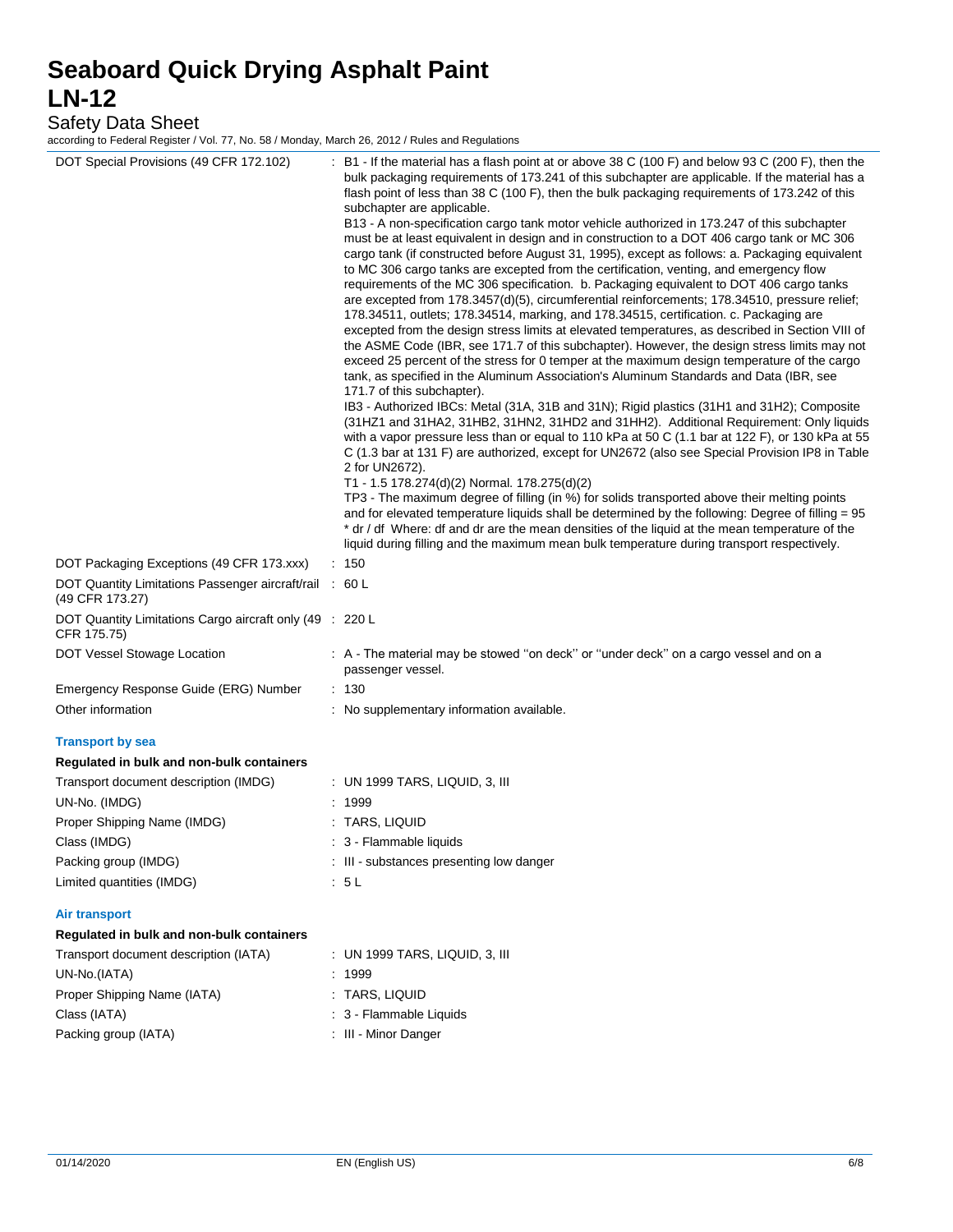### Safety Data Sheet

according to Federal Register / Vol. 77, No. 58 / Monday, March 26, 2012 / Rules and Regulations

| <b>SECTION 15: Regulatory information</b>                                 |                                                |  |  |
|---------------------------------------------------------------------------|------------------------------------------------|--|--|
| 15.1. US Federal regulations                                              |                                                |  |  |
| <b>Seaboard Quick Drying Asphalt Paint LN-12</b>                          |                                                |  |  |
| SARA Section 311/312 Hazard Classes                                       | Delayed (chronic) health hazard<br>Fire hazard |  |  |
| Asphalt (8052-42-4)                                                       |                                                |  |  |
| Listed on the United States TSCA (Toxic Substances Control Act) inventory |                                                |  |  |
| 15.2. International regulations                                           |                                                |  |  |

### **CANADA**

#### **Asphalt (8052-42-4)**

Listed on the Canadian DSL (Domestic Sustances List)

#### **EU-Regulations**

**Asphalt (8052-42-4)** Listed on the EEC inventory EINECS (European Inventory of Existing Commercial Chemical Substances)

### **Classification according to Regulation (EC) No. 1272/2008 [CLP]**

No additional information available

### **Classification according to Directive 67/548/EEC [DSD] or 1999/45/EC [DPD]**

No additional information available

#### **15.2.2. National regulations**

#### **Asphalt (8052-42-4)**

Listed on the AICS (Australian Inventory of Chemical Substances) Listed on IECSC (Inventory of Existing Chemical Substances Produced or Imported in China) Listed on the Japanese ENCS (Existing & New Chemical Substances) inventory Listed on the Korean ECL (Existing Chemicals List) Listed on NZIoC (New Zealand Inventory of Chemicals) Listed on PICCS (Philippines Inventory of Chemicals and Chemical Substances)

### **15.3. US State regulations**

### **California - Proposition 65**

WARNING: This product can expose you to chemicals including asphalt, which is known to the State of California to cause cancer. For more information, go to www.P65Warnings.ca.gov.

### **SECTION 16: Other information**

Other information **intervalsion** : This product is certified to the NSF/ANSI 61 Standard- Drinking Water System Components



Full text of H-phrases:

|            | Carc. 2          | Carcinogenicity Category 2   |  |
|------------|------------------|------------------------------|--|
|            | Flam, Lig. 3     | Flammable liquids Category 3 |  |
|            | H <sub>226</sub> | Flammable liquid and vapor   |  |
|            | H <sub>351</sub> | Suspected of causing cancer  |  |
| 01/14/2020 |                  | 7/8<br>EN (English US)       |  |